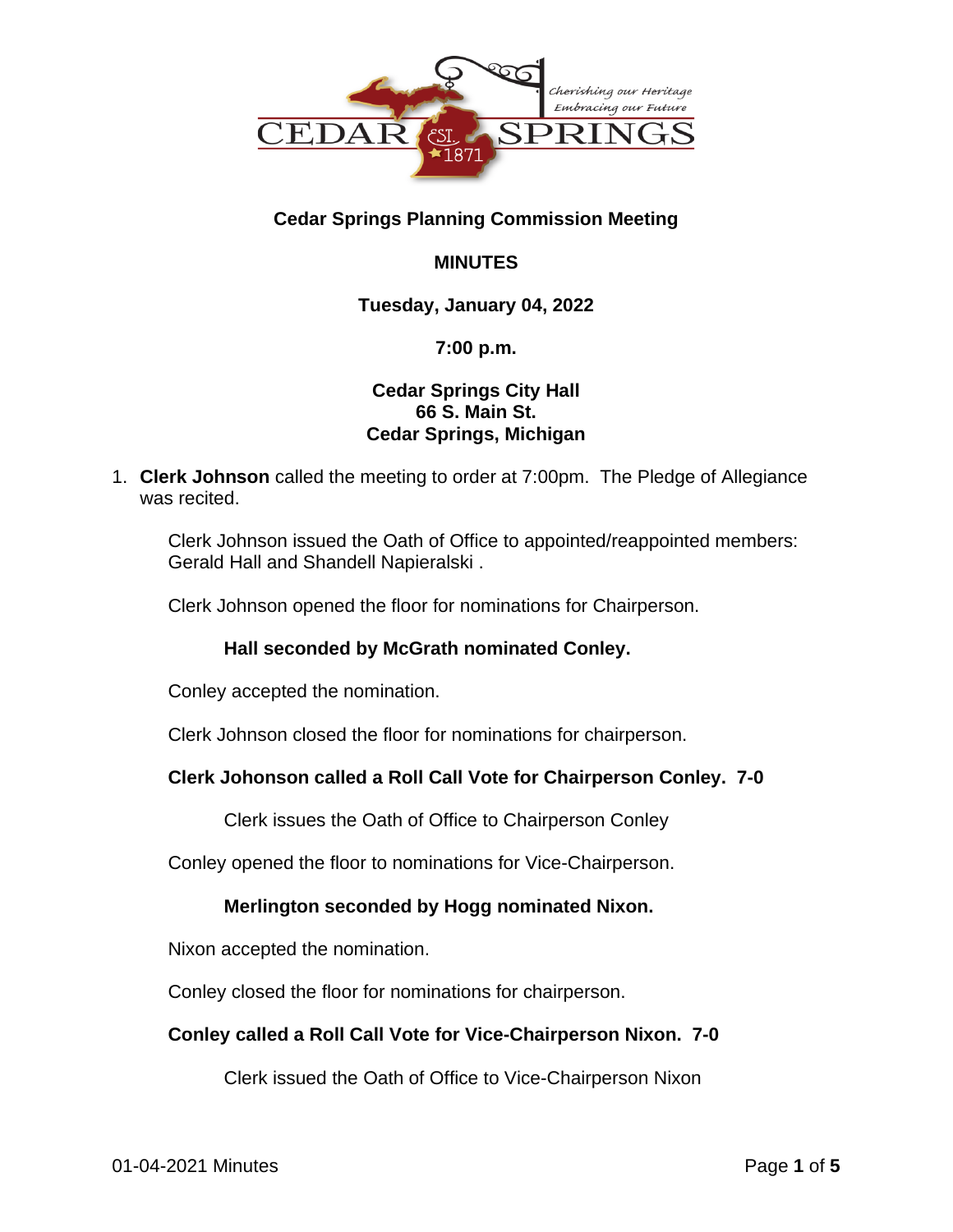## 2. ROLL CALL:

| Mr. Jerry Hall           | Present |
|--------------------------|---------|
| Mr. Matthew Hogg         | Present |
| Mr. Jason Merlington     | Present |
| Mr. Daniel McGrath       | Present |
| Ms. Shandell Napieralski | Present |
| Mr. John Nixon           | Present |
| Mr. Clint Conley         | Present |

3. Recognition of planning officials, engineering or legal representation.

Womack (City Manager) and Johnson (City Clerk).

4. Motion to approve the minutes of the Regular Meeting December 07, 2021.

Motion by **McGrath** seconded by **Napieralski** to approve the minutes of the Regular Meeting December 07, 2021.

### **Voice Vote 7-0 Motion Carried.**

### 5. APPROVAL OF AGENDA.

Motion by **Hogg** seconded by **Merlington** to approve the agenda with the following amendment 10D Motion to reschedule the March 1, 2022 Planning Commission meeting to March 8, 2022 and to reschedule November 8th, 2022 Planning Commission meeting to November 1, 2022.

### **Voice Vote 7-0 Motion Carried.**

### 6. PUBLIC COMMENTS.

*Those citizens wishing to speak on agenda and non-agenda items will be allowed a maximum of four minutes each to address their concerns. This is the only time during the meeting that citizens are allowed to address the Planning Commission. Please state your name and address for the record if you would like.*

**Rose Powell** thanked Mr. Hall and Ms. Napieralski for volunteering for the board. She also thanked the entire board for the hard work they do. She reported that the Red Flannel Festival has started meeting to begin planning Red Flannel Day 2022.

### 7. CONFLICTS OF INTEREST AND EX-PARTE COMMUNICATION INQUIRY.

None.

8. SCHEDULED PUBLIC HEARINGS.

None.

### 9. SITE PLAN REVIEWS.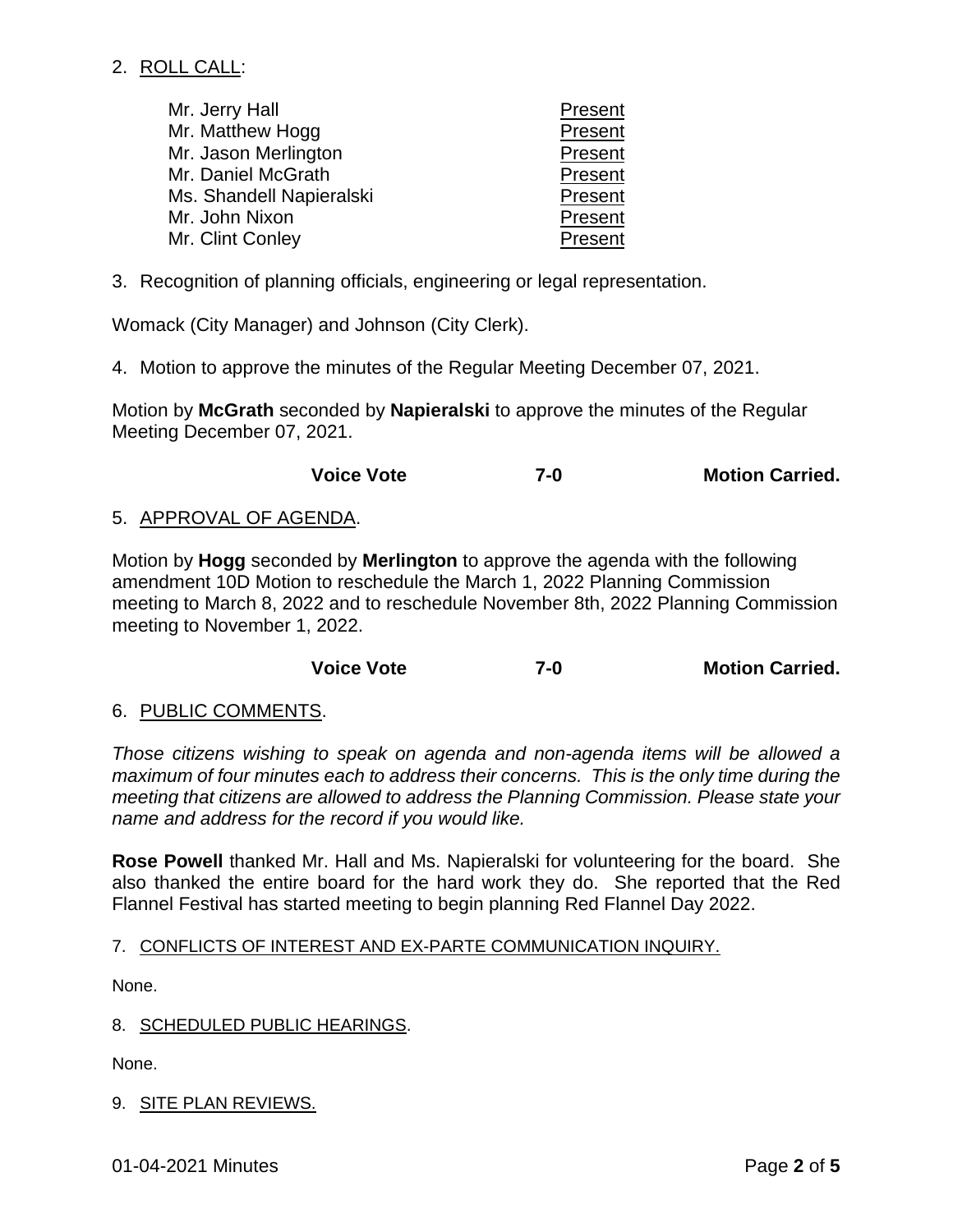- A. 88 North Main St. zoning approval
	- i) Powerpoint Presentation
	- ii) SAI Structural Associates Letter regarding 88 North Main St.
	- iii) Hansens Metal Roofing Company Letter
	- iv) Proposed Siding options

**Hogg** was satisfied with the evidence provided. **Nixon** thought that the proposed color did not meet the City standards. **Merlington** preferred option 1 and wanted to see a separation at the bottom 3-4ft to make it easier to replace panels if they became damaged.

Motion by **Conley** seconded by **Hall** to approve of the proposed construction plans by Pete Gault at 88 N. Main St. submitted on December 13th, 2021 subject to the following conditions:

- 1. That the letter from Structural Engineer Lin Lee is accepted as evidence of the buildings stability but that the owners are under a continuing obligation to maintain the safety of the building.
- 2. That the use of metal siding is acceptable for use as an accent on the southern and eastern wall of the building.
- 3. That the Planning Commission finds that proposed Option One is acceptable with the required modifications of:
	- a. Must ensure the metal siding color to one that is earth tone / neutral.
	- b. Must add a base level of at least 3 feet that creates some visual difference in the architecture.
- 4. That the owner of the building shall be responsible for the replacement of any damaged siding within a reasonable period of time upon request from the City.
- 5. That the modified plans shall be reviewed and be given final approval by the Planning Commission Chairperson.

#### **Voice Vote 7-0 Motion Carried.**

- B. Cedar Springs 5-Year Recreation Plan Draft
	- i) Heart of Cedar Springs Master Plan Option A (1) Enlargement
	- ii) Heart of Cedar Springs Master Plan Option B (1) Enlargement
	- iii) Heart of Cedar Springs Master Plan Option C (1) Enlargement

**Hall** did not like the roundabout parking. **Womack** also reminded and invited the board of the meeting on Thursday, January  $6<sup>th</sup>$ , 2022 at 5:50pm at the Fire Station.

#### 10. OTHER BUSINESS.

- A. Williams and Works Planning and Zoning Services Proposal
	- i) Sample Plan Rockford Master Plan
	- ii) Sample PC Memo Lowell SLU

**Womack** recommended a contract with Williams and Works and will begin drafting the agreement and bring it back for approval from the board.

B. Motion to set a public hearing for February 1<sup>st</sup>, 2022-Ordinance amendment to Chapter 40, Section IV. Division 2 to modify Sec. 40-446 Walls and Fence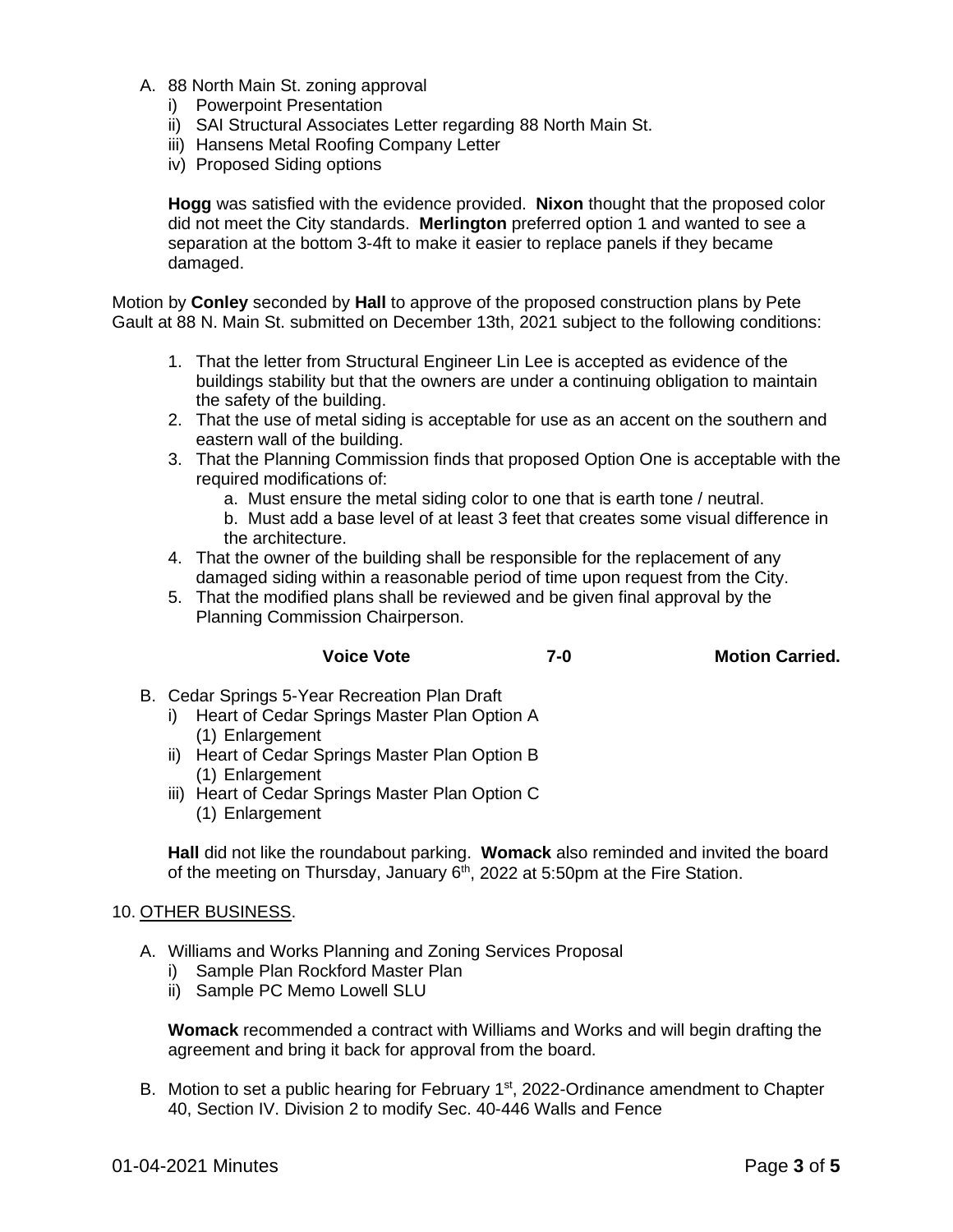- C. Discussion regarding single family residential uses in R2 and R3 zoning and the possibility of rezoning those areas to match their use.
	- i) List of known duplexes or multi-family located in the proposed area
	- ii) Map showing known duplexes or multi-family located in the proposed area
	- iii) Permitted Residential uses in the R1, R2 and R3 zoning districts
	- iv) List of proposed rezoning properties

**Womack** requested any comments from the board. He wanted to first inform the parcels impacted then after the parcels and later send out 300 ft letter with a public hearing information.

D. Motion to reschedule the March 1, 2022 Planning Commission meeting to March 8, 2022 and to reschedule November 8<sup>th</sup>, 2022 Planning Commission meeting to November 1, 2022.

Motion by **Hall** seconded by **Merlington** to reschedule the March 1, 2022 Planning Commission meeting to March 8, 2022 and to reschedule November  $8<sup>th</sup>$ , 2022 Planning Commission meeting to November 1, 2022.

| <b>Voice Vote</b> | <b>Motion Carried.</b><br>$7-0$ |
|-------------------|---------------------------------|
|-------------------|---------------------------------|

#### 11. OPEN DISCUSSION FOR ISSUES NOT ON THE AGENDA.

- A. Correspondence
	- i) 2022 Calendar
	- ii) 2021 Bylaw Revisions Approved by City Council on 12-09-2021
	- iii) Potential Multi-family development
	- iv) Bremmer Letter RE Rezoning
- B. Staff Comments.
	- i) City Manager remarked that he will be out of town next week.
	- ii) City Clerk reminded the board if they wanted to be paid for their service to the board that they would need to submit the proper tax forms to the Finance Director. See Clerk after the meeting if you would like to pick up the forms tonight.
- C. Planning Commission Members.

**McGrath** reported that February would be his last meeting on the board because he will be moving to Plymouth, MI.

**Conley** welcomed Ms. Napieralski back to the board.

**Hall** reported that he would be in Florida for the February and March meeting. He also thanked everyone for serving on the board.

#### 12. REPORT OF THE CITY COUNCIL REPRESENTATIVE.

None.

#### 13. REPORT OF THE PLANNING CONSULTANT.

None.